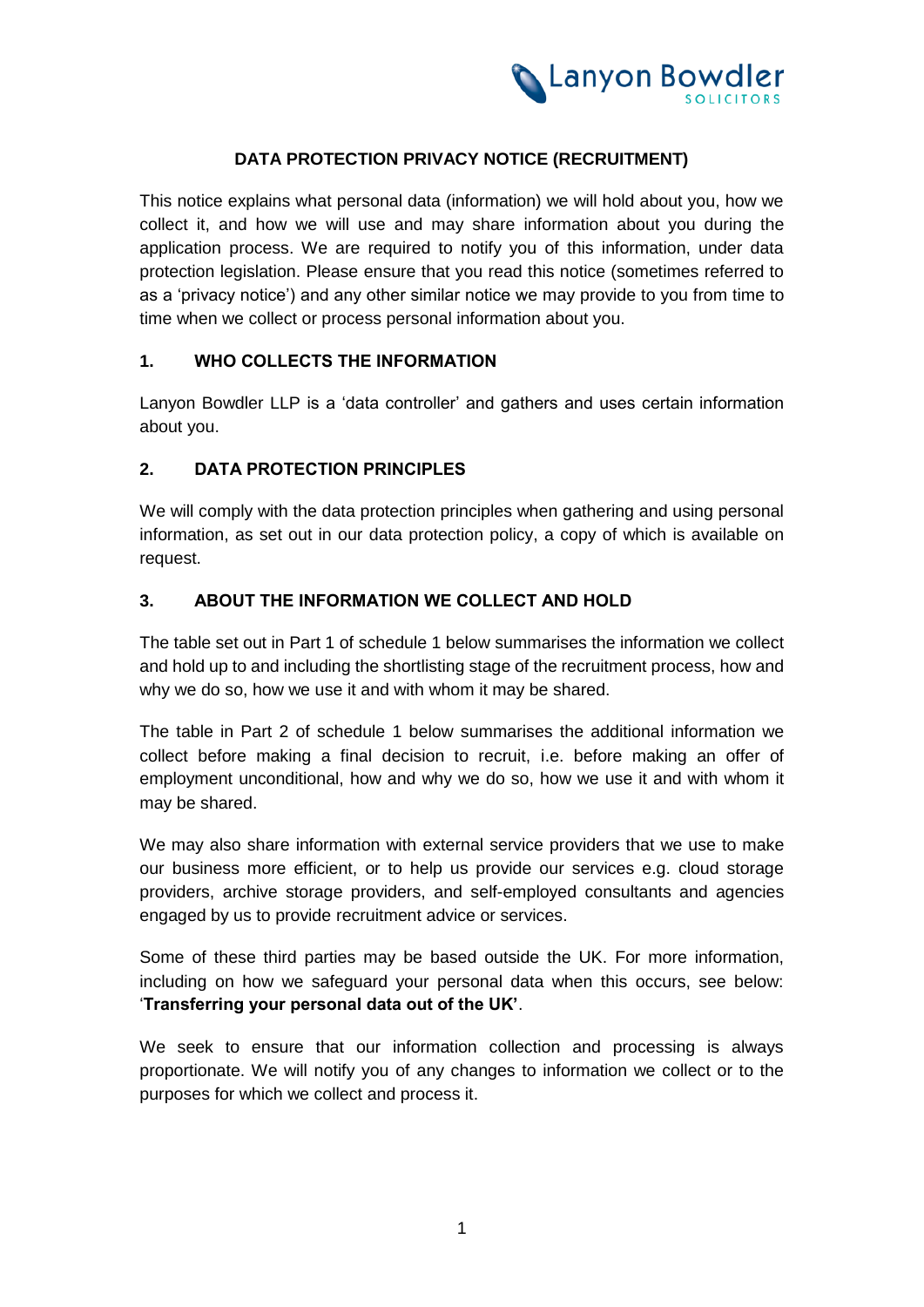

## **4. WHERE INFORMATION MAY BE HELD**

Information may be held at our offices and third party agencies, service providers, representatives and agents as described above and in schedule 1.

## **5. HOW LONG WE KEEP YOUR INFORMATION**

We keep the personal information that we obtain about you during the recruitment process for no longer than is necessary for the purposes for which it is processed. How long we keep your information will depend on whether your application is successful and you become employed by us, the nature of the information concerned and the purposes for which it is processed.

We will keep recruitment information (including interview notes) for no longer than is reasonable, taking into account the limitation periods for potential claims such as race or sex discrimination (as extended to take account of early conciliation), after which they will be destroyed. If there is a clear business reason for keeping recruitment records for longer than the recruitment period, we may do so but will first consider whether the records can be pseudonymised, and the longer period for which they will be kept.

If your application is successful, we will keep only the recruitment information that is necessary in relation to your employment. For further information, see our Privacy Notice (Employers, Workers and Contractors).

Further details on our approach to information retention and destruction are available in our Data Retention Schedule.

# **6. YOUR RIGHTS TO CORRECT AND ACCESS YOUR INFORMATION AND TO ASK FOR IT TO BE ERASED**

Please contact our HR Manager at Kendal Court, Ironmasters Way, Telford, TF3 4DT (telephone 01952 211066) if (in accordance with applicable law) you would like to correct or request access to information that we hold relating to you or if you have any questions about this notice. You also have the right to ask our HR Manager for some but not all of the information we hold and process to be erased (the 'right to be forgotten') in certain circumstances. Our HR Manager will provide you with further information about the right to be forgotten, if you ask for it.

## **7. KEEPING YOUR PERSONAL INFORMATION SECURE**

We have appropriate security measures in place to prevent personal information from being accidentally lost, or used or accessed in an unauthorised way. We limit access to your personal information to those who have a genuine business need to know it.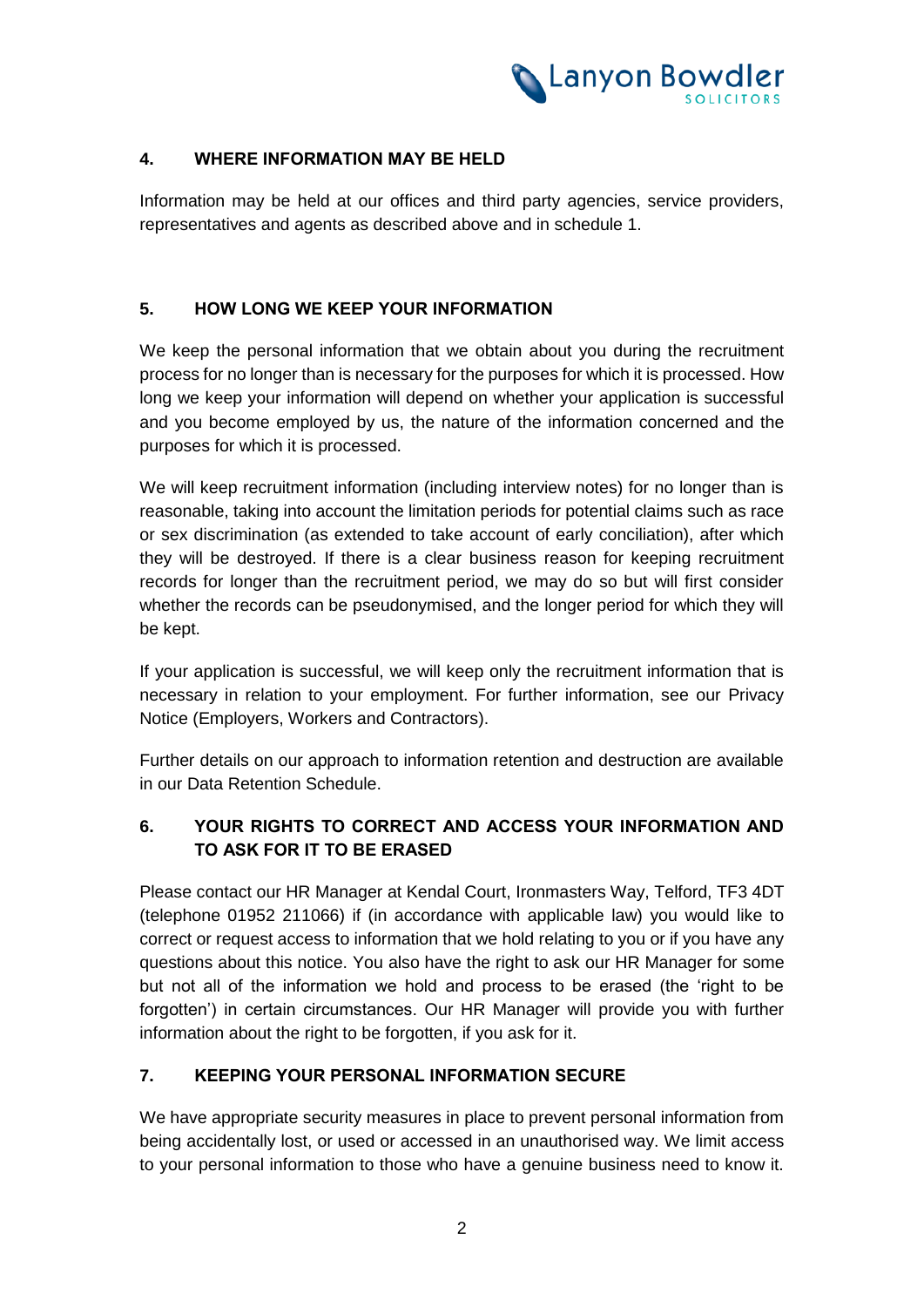

Those processing your information will do so only in an authorised manner and are subject to a duty of confidentiality.

We also have procedures in place to deal with any suspected data security breach. We will notify you and any applicable regulator of a suspected data security breach where we are legally required to do so.

## **8. TRANSFERRING YOUR PERSONAL DATA OUT OF THE UK**

It may sometimes be necessary for us to share your personal data outside the UK, e.g. our service providers located outside the UK;

Under data protection law, we can only transfer your personal data to a country or international organisation outside the UK where:

- 1. the UK government has decided the particular country or international organisation ensures an adequate level of protection of personal data (known as an 'adequacy decision');
- 2. there are appropriate safeguards in place, together with enforceable rights and effective legal remedies for data subjects; or
- 3. a specific exception applies under data protection law

These are explained below.

#### 8.1 **Adequacy decision**

We may transfer your personal data to certain countries, on the basis of an adequacy decision. These include:

- 1. all European Union countries, plus Iceland, Liechtenstein and Norway (collectively known as the 'EEA');
- 2. Gibraltar; and
- 3. Andorra, Argentina, Canada, Faroe Islands, Guernsey, Israel, Isle of Man, Japan, Jersey, New Zealand, Switzerland and Uruguay.

The list of countries that benefit from adequacy decisions will change from time to time. We will always seek to rely on an adequacy decision, where one exists.

Other countries or international organisations we are likely to transfer personal data to do not have the benefit of an adequacy decision. This does not necessarily mean they provide poor protection for personal data, but we must look at alternative grounds for transferring the personal data, such as ensuring appropriate safeguards are in place or relying on an exception, as explained below.

#### 8.2 **Transfers with appropriate safeguards**

Where there is no adequacy decision, we may transfer your personal data to another country or international organisation if we are satisfied the transfer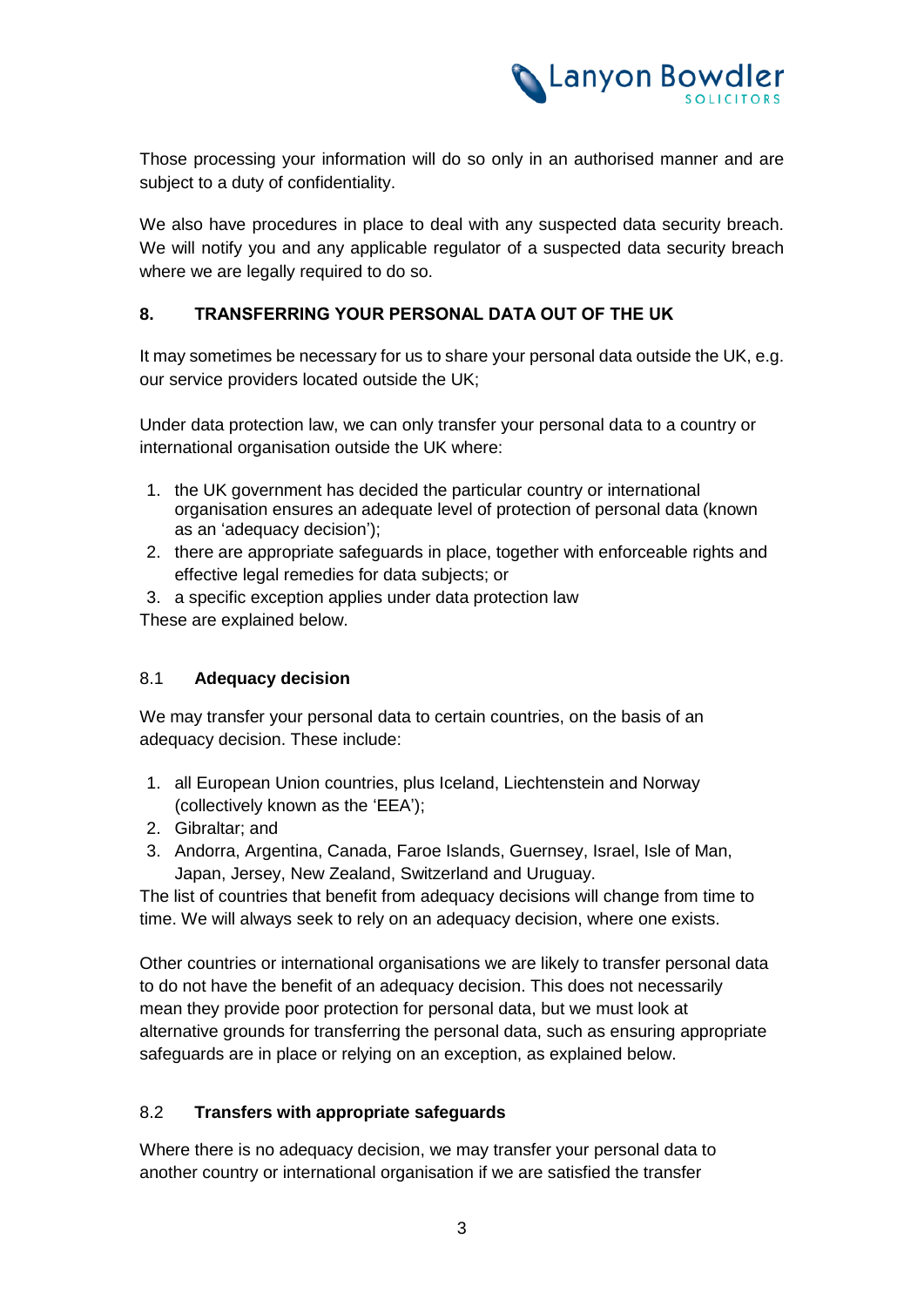

complies with data protection law, appropriate safeguards are in place, and enforceable rights and effective legal remedies are available for data subjects. The safeguards will usually include using legally-approved standard data protection contract clauses. In relation to transfers between offices or other companies within a group, the safeguards may instead include legally binding rules and policies (known as binding corporate rules), which have been approved by the UK data protection regulator.

## 8.3 **Transfers under an exception**

In the absence of an adequacy decision or appropriate safeguards, we may transfer personal data to a third country or international organisation where an exception applies under data protection law, e.g.:

- 1. you have explicitly consented to the proposed transfer after having been informed of the possible risks;
- 2. the transfer is necessary for the performance of a contract between us or to take pre-contract measures at your request;
- 3. the transfer is necessary for a contract in your interests, between us and another person; or
- 4. the transfer is necessary to establish, exercise or defend legal claims

We may also transfer information for the purpose of our compelling legitimate interests, so long as those interests are not overridden by your interests, rights and freedoms. Specific conditions apply to such transfers and we will provide relevant information if and when we seek to transfer your personal data on this ground.

#### **9. HOW TO COMPLAIN**

We hope that our HR Manager can resolve any query or concern you raise about our use of your information. If not, contact the Information Commissioner at https://ico.org.uk/concerns/ or telephone: 0303 123 1113 for further information about your rights and how to make a formal complaint.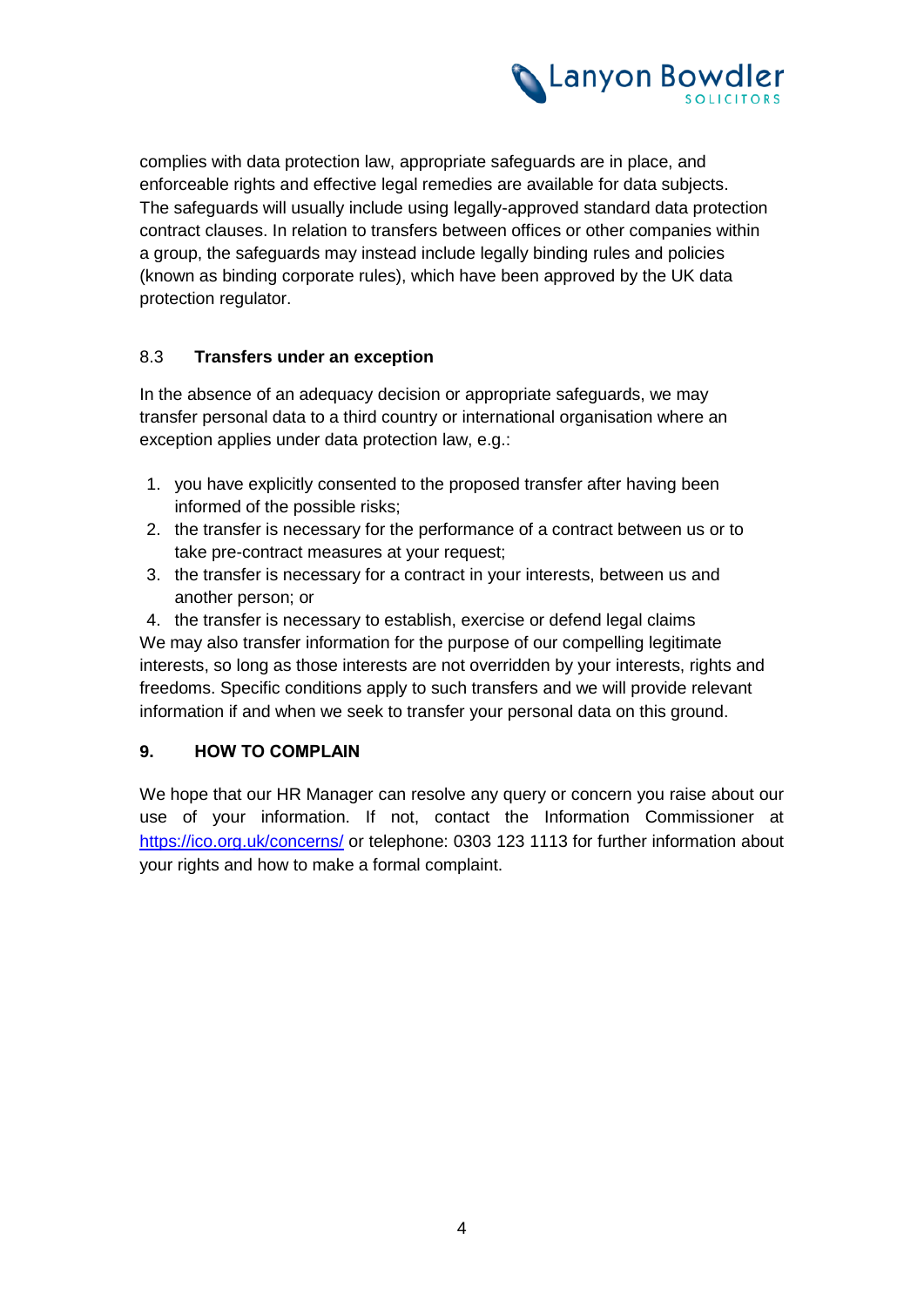<span id="page-4-1"></span>

## **Schedule 1**

#### **About the information we collect and hold**

## <span id="page-4-0"></span>**Part 1**

# **Up to and including the shortlisting stage**

| The information        | How we collect the | Why we collect the                            | How we use and may      |
|------------------------|--------------------|-----------------------------------------------|-------------------------|
| we collect             | information        | information                                   | share the information   |
|                        |                    |                                               |                         |
| Your name and          | From you           | Necessary for the                             | To enable HR            |
| contact details (ie    |                    | performance of a                              | personnel or the        |
| address, home and      |                    | contract, or preparatory                      | manager of the relevant |
| mobile phone           |                    | steps prior to contract                       | department to contact   |
| numbers, email         |                    | formation.                                    | you to progress your    |
| address)               |                    |                                               | application, arrange    |
|                        |                    | Legitimate interest: to                       | interviews and inform   |
|                        |                    | carry out a fair                              | you of the outcome      |
|                        |                    | recruitment process                           |                         |
|                        |                    |                                               | To inform the relevant  |
|                        |                    | Legitimate interest: to                       | manager or department   |
|                        |                    | progress your<br>application, arrange         | of your application     |
|                        |                    | interviews and inform                         |                         |
|                        |                    | you of the outcome at all                     |                         |
|                        |                    | stages                                        |                         |
|                        |                    |                                               |                         |
| Details of your        | From you           | Necessary for the                             | To make an informed     |
| qualifications,        |                    | performance of a                              | recruitment decision    |
| experience,            |                    | contract, or preparatory                      |                         |
| employment history     |                    | steps prior to contract                       |                         |
| (including job titles, |                    | formation.                                    |                         |
| salary and working     |                    |                                               |                         |
| hours) and interests   |                    | Legitimate interest: to                       |                         |
|                        |                    | carry out a fair                              |                         |
|                        |                    | recruitment process                           |                         |
|                        |                    |                                               |                         |
|                        |                    | Legitimate interest: to                       |                         |
|                        |                    | make an informed<br>decision to shortlist for |                         |
|                        |                    | interview and (if                             |                         |
|                        |                    | relevant) to recruit                          |                         |
|                        |                    |                                               |                         |
|                        |                    |                                               |                         |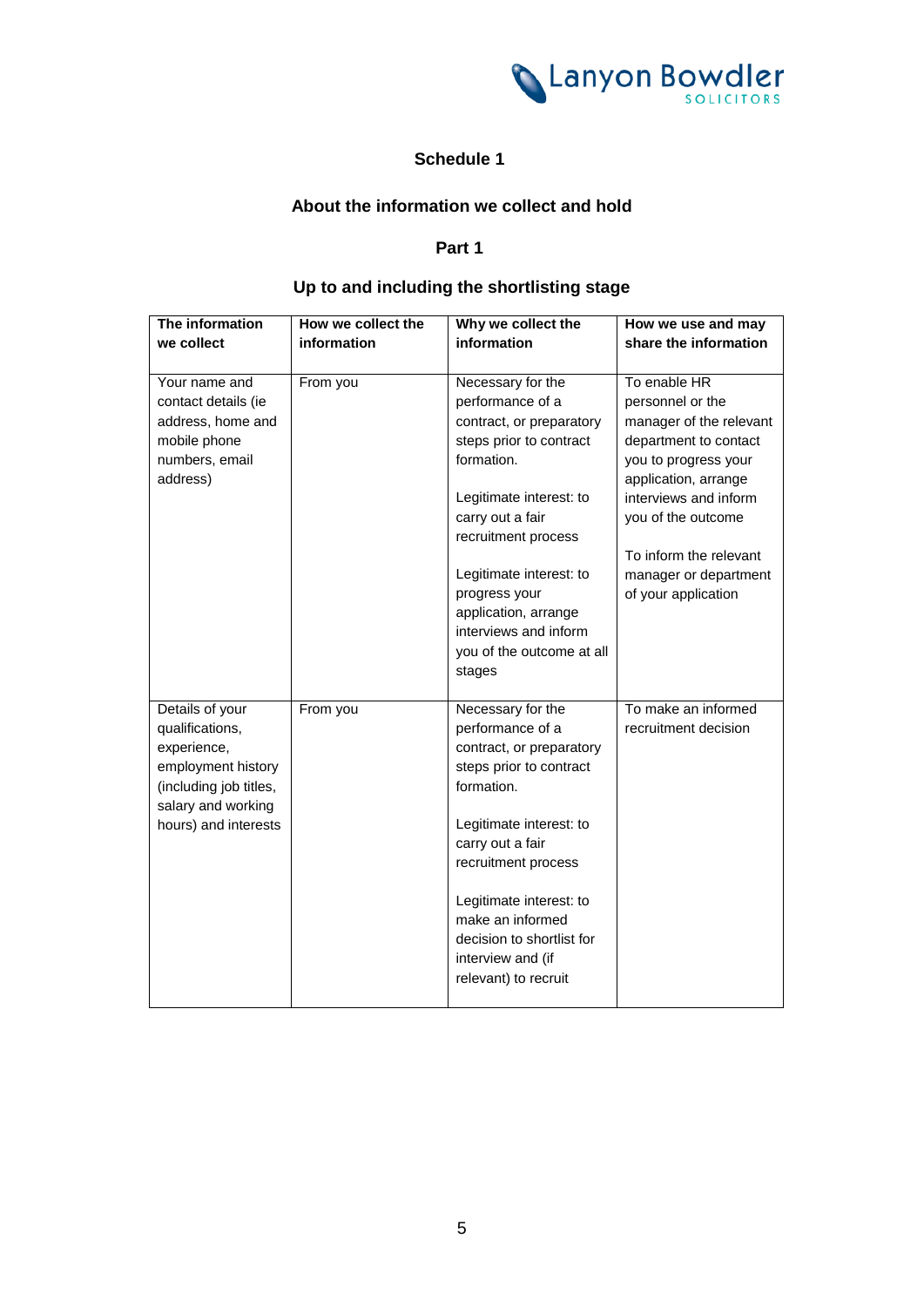

| Your racial or ethnic<br>origin, sex and<br>sexual orientation,<br>religious or similar<br>beliefs | From you | To comply with our legal<br>obligations and for<br>reasons of substantial<br>public interest (equality<br>of opportunity or<br>treatment)                                                                                                                                                                                                                           | To comply with our<br>equal opportunities<br>monitoring obligations<br>and to follow our<br>equality and diversity<br>and other policies<br>For further information,<br>see * below |
|----------------------------------------------------------------------------------------------------|----------|---------------------------------------------------------------------------------------------------------------------------------------------------------------------------------------------------------------------------------------------------------------------------------------------------------------------------------------------------------------------|-------------------------------------------------------------------------------------------------------------------------------------------------------------------------------------|
| Details of any<br>disabilities you have                                                            | From you | Necessary for the<br>performance of a<br>contract, or preparatory<br>steps prior to contract<br>formation.<br>To comply with our legal<br>obligations<br>Legitimate interests: to<br>maintain employment<br>records and to comply<br>with legal, regulatory<br>and corporate<br>governance obligations<br>and good practice, to<br>ensure safe working<br>practices | To maintain<br>employment records, to<br>follow our policies<br>To comply with our<br>legal obligations to you<br>as your employer<br>For further information,<br>see * below       |
| Details of your<br>referees                                                                        | From you | Necessary for the<br>performance of a<br>contract, or preparatory<br>steps prior to contract<br>formation.<br>Legitimate interest: to<br>carry out a fair<br>recruitment process                                                                                                                                                                                    | To carry out a fair<br>recruitment process<br>To comply with<br>legal/regulatory<br>obligations<br>Information shared with<br>the referee                                           |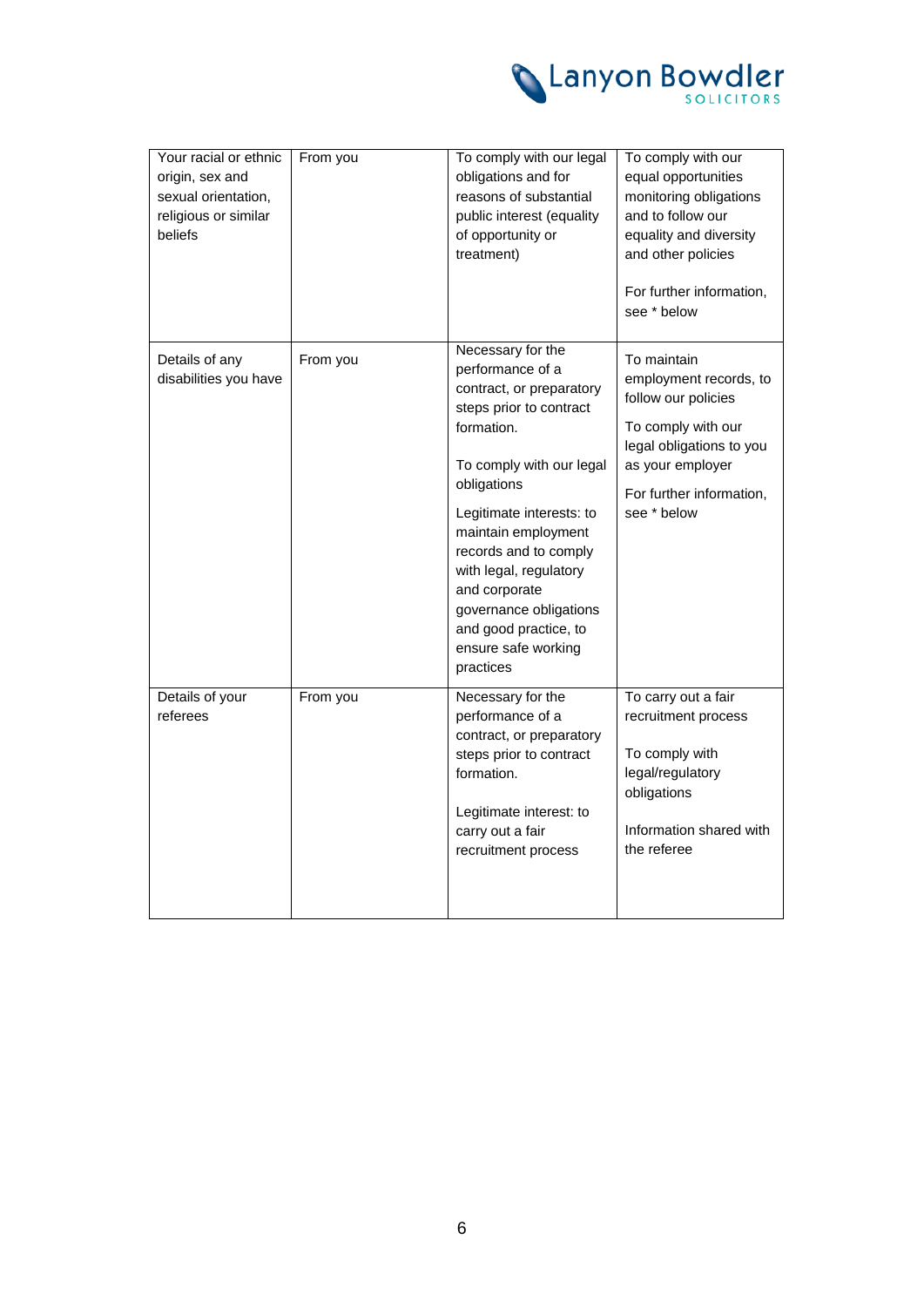<span id="page-6-0"></span>

| The information we                          | How we                 | Why we collect the                                   | How we use and may                             |
|---------------------------------------------|------------------------|------------------------------------------------------|------------------------------------------------|
| collect                                     | collect the            | information                                          | share the information                          |
|                                             | information            |                                                      |                                                |
|                                             |                        |                                                      |                                                |
| Information about                           | From your              | Necessary for the                                    | To obtain the relevant                         |
| your previous                               | referees               | performance of a contract,                           | reference about you                            |
| academic and/or                             | (details of            | or preparatory steps prior<br>to contract formation. |                                                |
| employment history,<br>including details of | whom you<br>will have  |                                                      | To comply with<br>legal/regulatory obligations |
| any conduct,                                | provided)              | To comply with our legal                             |                                                |
| grievance or                                |                        | obligations                                          |                                                |
| performance issues,                         |                        |                                                      |                                                |
| appraisals, time and                        |                        | Legitimate interest: to                              |                                                |
| attendance, from                            |                        | make an informed decision                            |                                                |
| references obtained                         |                        | to recruit                                           |                                                |
| about you from                              |                        |                                                      |                                                |
| previous employers                          |                        | Legitimate interests: to                             |                                                |
| and/or education                            |                        | maintain employment                                  |                                                |
| providers                                   |                        | records and to comply with                           |                                                |
|                                             |                        | legal, regulatory and                                |                                                |
|                                             |                        | corporate governance                                 |                                                |
|                                             |                        | obligations and good                                 |                                                |
|                                             |                        | employment practice                                  |                                                |
|                                             |                        |                                                      |                                                |
| Information regarding<br>your academic and  | From you,              | Necessary for the<br>performance of a contract,      | To make an informed                            |
| professional                                | from your<br>education | or preparatory steps prior                           | recruitment decision                           |
| qualifications $\square$                    | provider,              | to contract formation.                               |                                                |
|                                             | from the               |                                                      |                                                |
|                                             | relevant               | Legitimate interest: to                              |                                                |
|                                             | professional           | verify the qualifications                            |                                                |
|                                             | body                   | information provided by                              |                                                |
|                                             |                        | you                                                  |                                                |
|                                             |                        |                                                      |                                                |

**Part 2 Before making a final decision to recruit**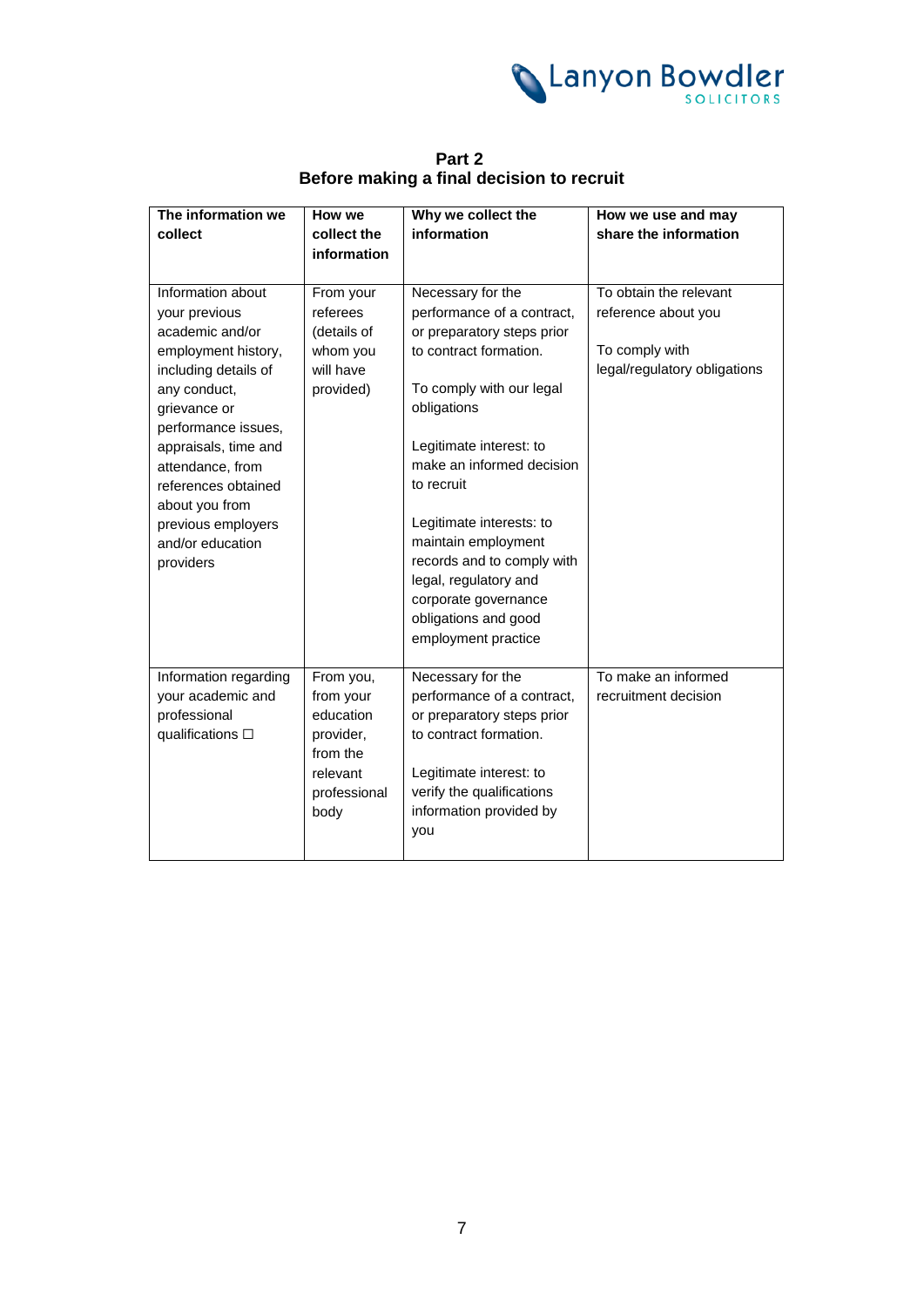

| The information we<br>collect                                                                                                                | How we<br>collect the<br>information                                                                                  | Why we collect the<br>information                                                                                                                                                                                                                                                                                                                    | How we use and may<br>share the information                                                                                                                                                                  |
|----------------------------------------------------------------------------------------------------------------------------------------------|-----------------------------------------------------------------------------------------------------------------------|------------------------------------------------------------------------------------------------------------------------------------------------------------------------------------------------------------------------------------------------------------------------------------------------------------------------------------------------------|--------------------------------------------------------------------------------------------------------------------------------------------------------------------------------------------------------------|
| Information regarding<br>your criminal record<br>$\Box$ and adverse<br>financial media<br>information                                        | From you<br>and from the<br>Disclosure<br>and Barring<br>Service<br>(DBS) where<br>used, and<br>from Vistra<br>check. | Necessary for the<br>performance of a contract,<br>or preparatory steps prior<br>to contract formation.<br>To comply with our legal<br>obligations<br>For reasons of substantial<br>public interest (preventing<br>/detecting unlawful acts,<br>suspicion of terrorist<br>financing or money<br>laundering, protecting<br>public against dishonesty) | To make an informed<br>recruitment decision<br>To carry out statutory<br>checks<br>Information shared with DBS<br>and other regulatory<br>authorities as required<br>For further information, see *<br>below |
|                                                                                                                                              |                                                                                                                       | Legitimate interests: to<br>maintain employment<br>records and to comply with<br>legal, regulatory and<br>corporate governance<br>obligations and good<br>employment practice                                                                                                                                                                        |                                                                                                                                                                                                              |
| Your nationality and<br>immigration status<br>and information from<br>related documents<br>(such as your<br>passport or other<br>immigration | From you<br>and, where<br>necessary,<br>the Home<br>Office                                                            | Necessary for the<br>performance of a contract,<br>or preparatory steps prior<br>to contract formation.<br>To comply with our legal<br>obligations                                                                                                                                                                                                   | To carry out right to work<br>checks<br>To carry out due diligence in<br>relation to money laundering<br>checks and tax evasion<br>prevention                                                                |
| information) and other<br>identification<br>documentation $\square$                                                                          |                                                                                                                       | Legitimate interest to<br>maintain employment or<br>other records and to<br>comply with regulatory and<br>corporate governance<br>obligations and good<br>practice                                                                                                                                                                                   | Information may be shared<br>with the Home Office                                                                                                                                                            |